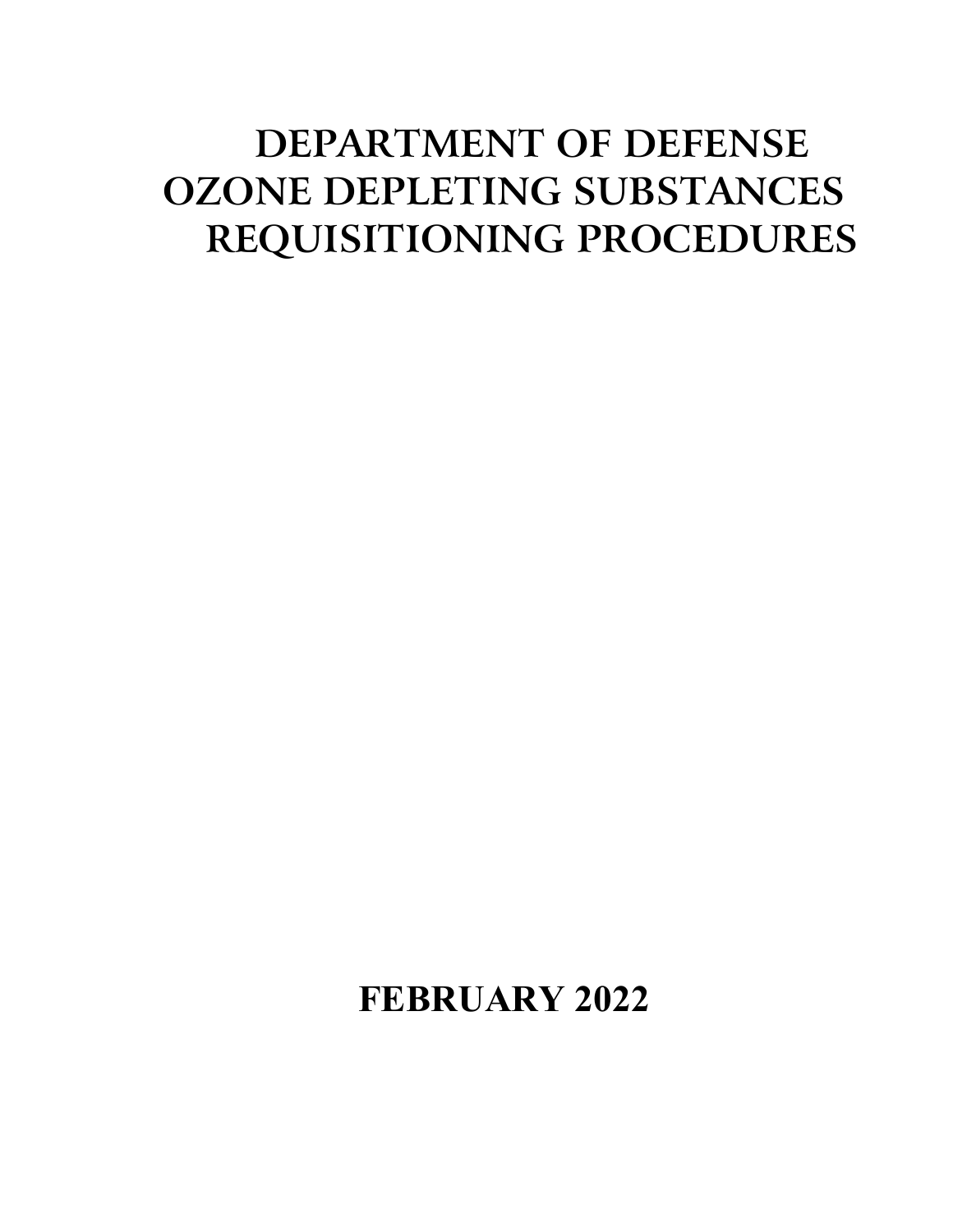## **PROCEDURES**

The Defense Logistics Agency (DLA) is responsible for managing the Department of Defense (DoD) Ozone Depleting Substances (ODS) Reserve for weapon system support. The material manager of the Reserve is DLA Aviation with operational support and storage provided by the co-located DLA Distribution Richmond.

The Reserve consists of various Class I refrigerants (R-11, 12, 114, 500, 502), halons (1211, 1301, 1202), solvents (1, 1, 1 Trichloroethane and CFC-113) and associated containers.

Empty ODS recovery cylinders can be requisitioned "almost" free of charge (DLA System accounting requires we set the unit price at one cent, \$.01), provided the ODS and cylinders are returned to the Reserve. A list of the NSNs for recovery cylinders is provided at Enclosure 1.

ODS (except for halon fire extinguishers and system cylinders) are also "almost" free issue (unit price \$0.01) (Enclosure 2). However, customers must be authorized by their Service to requisition those chemicals from the Reserve.

-Army and Navy/USMC and Coast Guard provide DLA with an Authorized Users List (AUL), and requisitions are checked against the AUL to determine if the requisitioning activity is authorized to requisition ODS products.

- Air Force does not require pre-approval for the following NSNs, if the quantity requisitioned is below the indicated threshold.

|                             | <b>CYLINDER</b><br><b>CAPACITY SIZE</b> |                  | <b>MAXIMUM</b><br>THRESHOLD (quantity |
|-----------------------------|-----------------------------------------|------------------|---------------------------------------|
| <b>COMMODITY</b>            | (LBS)                                   | <b>NSN</b>       | of $U$ /I)                            |
| Halon $1211$ (Fire Ex)      |                                         | 6830-01-128-1673 | 25                                    |
| Halon 1211                  | 200                                     | 6830-00-285-5887 |                                       |
| Halon 1211                  | 1,500                                   | 6830-01-219-8529 |                                       |
| Halon 1301 (Virgin Type II) | 150                                     | 6830-00-543-6623 |                                       |
| $CFC-12$                    | 45                                      | 6830-00-264-5913 |                                       |

-Air Force users that need to requisition quantities higher than the maximum thresholds or require an ODS NSN that is not listed, must submit an email request to HQ AF and receive approval before DLA can process the requisition. Transmit email requests to the AF points of contact identified in Enclosure 3. Do not submit multiple requisitions to evade the thresholds listed above. HQ Air Force will follow-up with MAJCOMs and installations that have unusual requisition patterns.

-A Services' Point of Contact (POC) list is provided at Enclosure 3.

Each ODS NSN has an inventory system freeze in the DLA supply system and will require Manager's review before release. Requisitions (sales orders) submitted to DLA Aviation by non-authorized activities will be processed with Status Code "D8" (Rejected) to the requisitioner, indicating the material is a commodity requiring advance service authorization.

The Military Standard Requisition and Issue Procedure (MILSTRIP) is used to requisition ODS. The DLA preferred method to input a requisition (sales order) into the supply system is through FEDMALL, but requisitions can be phoned in to DLA Customer Interaction Center. The Center is available 24 hours a day at DSN 661-7766 or COMM toll free (877) 352-2255 (877-DLA-CALL) to answer questions concerning MILSTRIP and requisition status.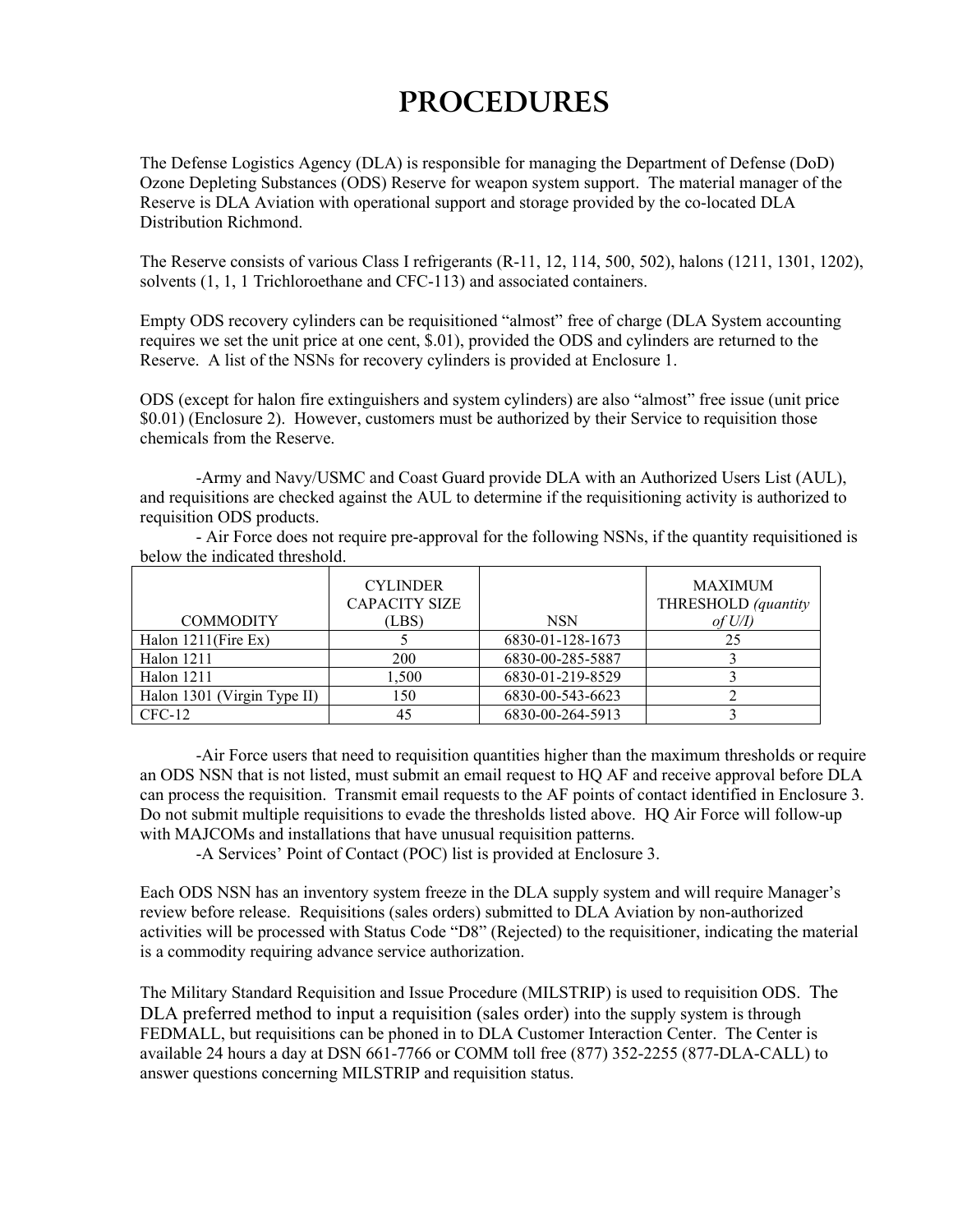The Customer Account Specialist for the Reserve inventory may be reached at DSN 695-6451 or COMM (804) 279-6451. Additional contact phone numbers for the ODS Reserve Program Management Office are DSN 695-5202, 5004 and 4525 or COMM (804) 279-5202, 5004 and 4525. The email address is avnodsreserve@dla.mil.

> Program Manager DoD ODS RESERVE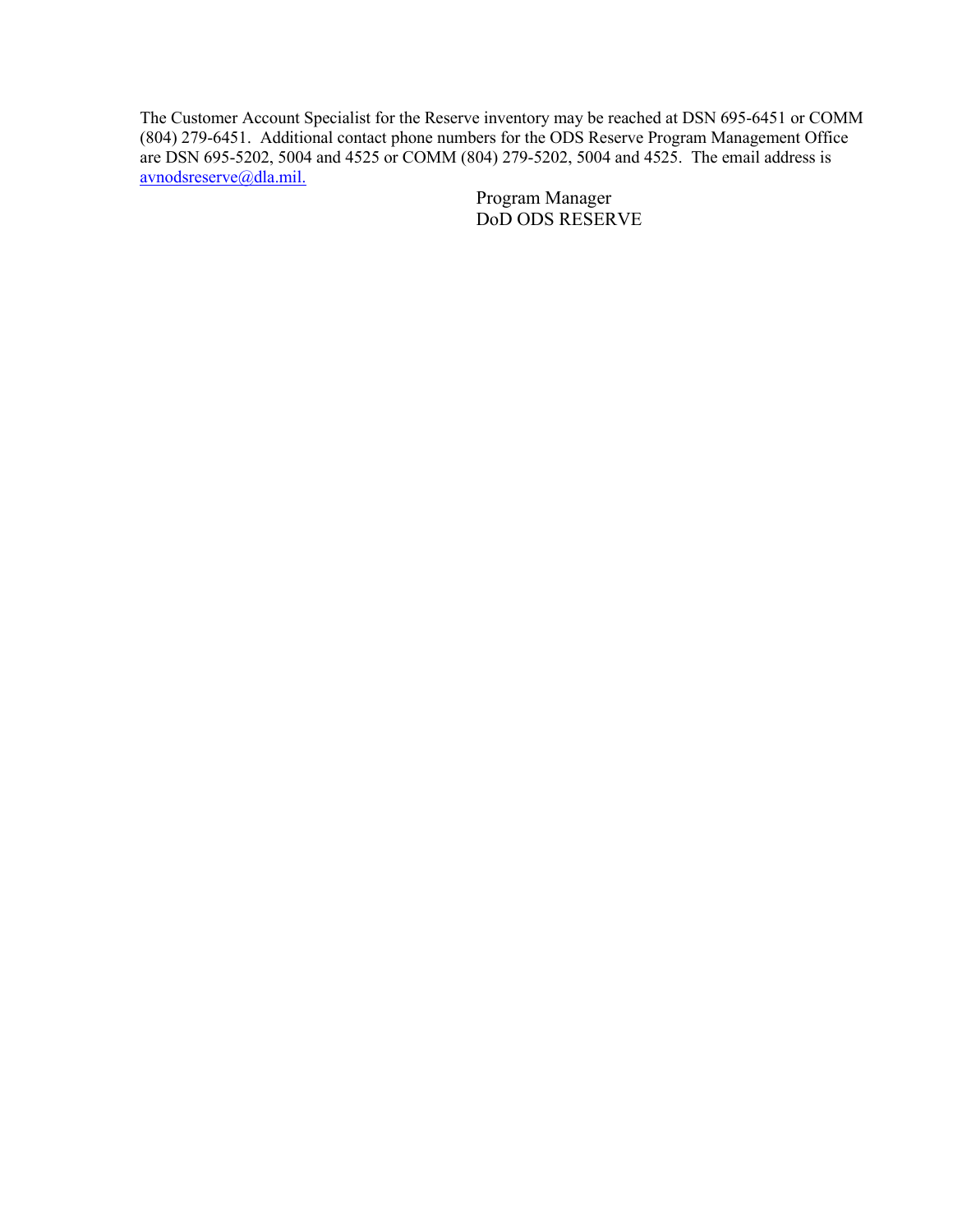#### **NSNs FOR EMPTY RECOVERY CYLINDERS (FILLED CYLINDER NOT TO EXCEED 80% OF WATER CAPACITY) COMMODITY** WATER **MAX FILL EMPTY**

|                     | <b>CAPACITY (LBS.)</b> | <b>CAPACITY</b><br>(LBS.) | <b>RECOVERY</b><br><b>CYLINDER NSN</b> |
|---------------------|------------------------|---------------------------|----------------------------------------|
| <b>HALONS</b>       |                        |                           |                                        |
| Halon<br>1202       | 122                    | 98                        | 8120-01-356-1781                       |
| Halon<br>1202       | 1000                   | 800                       | 8120-01-447-3636                       |
|                     |                        |                           |                                        |
| Halon<br>1211       | 122                    | 98                        | 8120-01-356-1248                       |
| Halon<br>1211       | 1,000                  | 800                       | 8120-01-356-1249                       |
|                     |                        |                           |                                        |
| Halon 1301          | 95                     | 76                        | *8120-01-371-0533                      |
| Halon 1301          | 122                    | 98                        | 8120-01-356-5963                       |
| Halon 1301          | 1,000                  | 800                       | 8120-01-356-5962                       |
| Halon 2402          | 122                    | 98                        | 8120-01-469-2550                       |
| Halon 2402          | 1000                   | 800                       | 8120-01-469-2774                       |
| <b>REFRIGERANTS</b> |                        |                           |                                        |
| R-11                | 42                     | 34                        | 8120-01-356-5960                       |
| $R - 11$            | 122                    | 98                        | 8120-01-356-9756                       |
| $R - 11$            | 1,000                  | 800                       | 8120-01-355-9763                       |
|                     |                        |                           |                                        |
| R-12                | 42                     | 34                        | 8120-01-355-4017                       |
| R-12                | 122                    | 98                        | 8120-01-355-4018                       |
| $R - 12$            | 1,000                  | 800                       | 8120-01-355-4019                       |
| R-114               | 42                     | 34                        | 8120-01-356-1245                       |
| R-114               | 122                    | 98                        | 8120-01-356-1246                       |
| R-114               | 1,000                  | 800                       | 8120-01-356-1247                       |
|                     |                        |                           |                                        |
| $R - 500$           | 42                     | 34                        | 8120-01-357-6774                       |
| R-500               | 122                    | 98                        | 8120-01-357-7656                       |
| $R - 500$           | 1,000                  | 800                       | 8120-01-357-7657                       |
|                     |                        |                           |                                        |
| $R - 502$           | 42                     | 34                        | 8120-01-357-6770                       |
| $R - 502$           | 122                    | 98                        | 8120-01-357-6771                       |
| $R - 502$           | 1,000                  | 800                       | 8120-01-357-6769                       |
| $R-22$              | 42                     | 34                        | 8120-01-357-9140                       |
| $R-22$              | 122                    | 98                        | 8120-01-357-9139                       |
| $R-22$              | 1,000                  | 800                       | 8120-01-357-9141                       |

\* DENOTES A HIGH-PRESSURE CYLINDER for use when recovering Halon 1301 from nitrogen charged fire suppression system cylinders. This cylinder can accommodate pressure up to 2265 psi.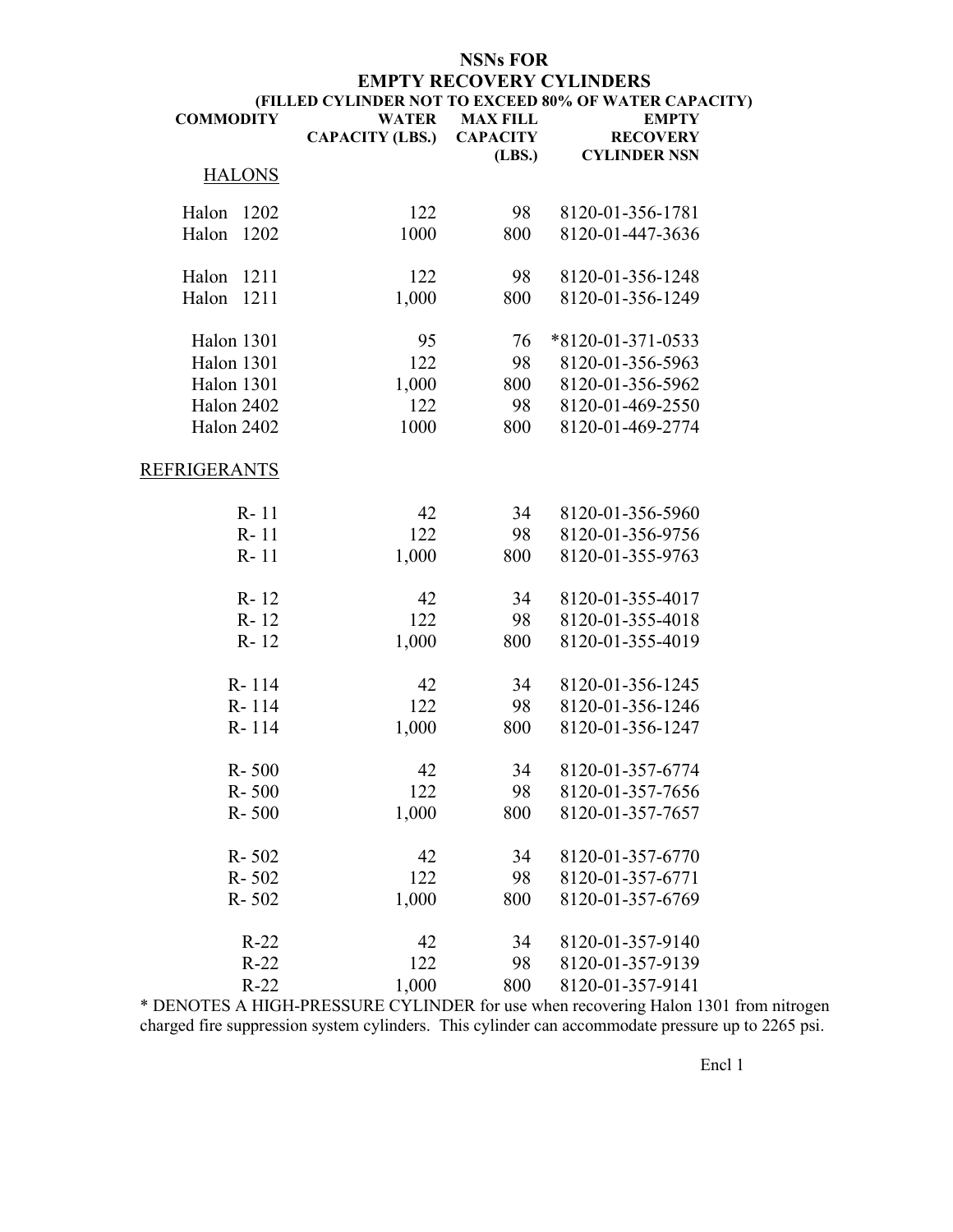#### **NSNs FOR REQUISITIONING ODS HALONS**

| <b>COMMODITY</b>                   | <b>CYLINDER</b><br><b>CAPACITY</b> | <b>NATIONAL</b><br><b>STOCK</b><br><b>NUMBER(NSNs)</b> |
|------------------------------------|------------------------------------|--------------------------------------------------------|
|                                    | <b>SIZE (LBS)</b>                  |                                                        |
| Halon<br>1202                      | 160                                | 6830-00-985-7284                                       |
| Halon<br>1202                      | 2000                               | 6830-01-370-8671                                       |
|                                    |                                    |                                                        |
| $1211$ (Fire Ex)<br>Halon          | 2.5                                | 6830-01-254-5030                                       |
| $1211$ (Fire Ex)<br>Halon          | 5                                  | 6830-01-128-1673                                       |
| $1211$ (Fire Ex)<br>Halon          | 20                                 | 6830-01-570-7231                                       |
| Halon<br>1211                      | 200                                | 6830-00-285-5887                                       |
| Halon<br>1211                      | 1500                               | 6830-01-219-8529                                       |
| Halon<br>1211                      | 1904                               | 6830-01-399-3032                                       |
|                                    |                                    |                                                        |
| Halon 1301 (Fire Ex)               | 2.75                               | 6830-00-555-8837                                       |
| Halon 1301 (Type<br>1)             | 137                                | 6830-01-392-4154                                       |
| 1301 (Virgin<br>Halon<br>Type II)  | 150                                | 6830-00-543-6623                                       |
| Halon 1301<br>(Reclaimed Type II)  | 150                                | 6830-01-392-5012                                       |
| Halon 1301 (Type<br>1)             | 1123                               | 6830-01-392-4999                                       |
| Halon 1301 (Virgin<br>Type II)     | 1240                               | 6830-01-356-9751                                       |
| Halon 1301<br>(Reclaimed Type II)  |                                    | 6830-01-392-5017                                       |
| 1240                               |                                    |                                                        |
| Halon 1301 (Type                   | 1800                               | 6830-01-430-2879                                       |
| 1)<br>1301<br>Halon                | 1925                               | 6830-01-430-2885                                       |
| (Reclaimed Type II)                |                                    |                                                        |
| Halon<br>$1301$ (Type<br>$\rm{II}$ | 1925                               | 6830-01-387-1008                                       |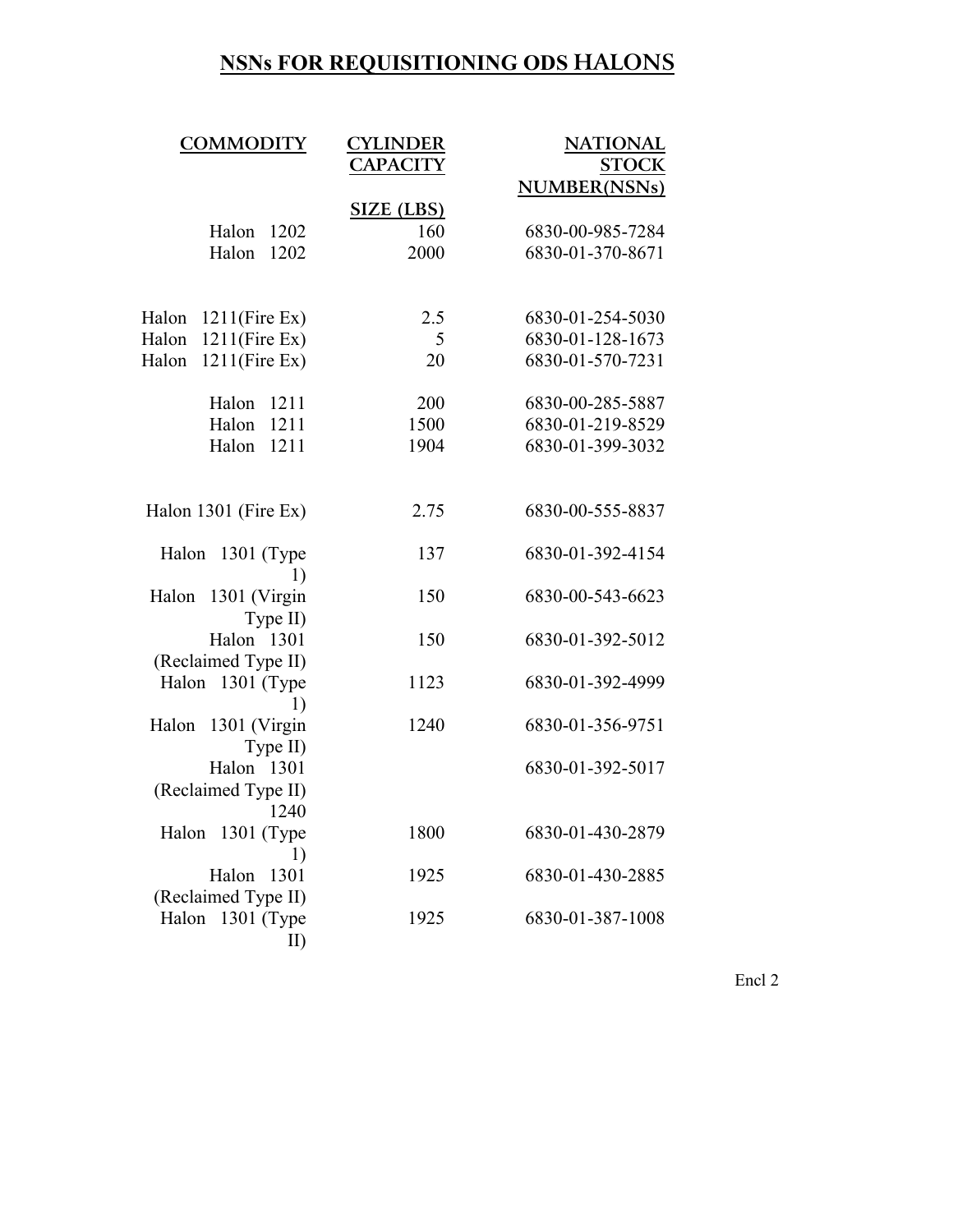#### **NAVY HALON 1301 SYSTEM CYLINDERS**

| <b>SIZE</b>      | <b>ANSUL</b>     | KIDDE-FENWAL     |
|------------------|------------------|------------------|
| 10 <sub>1b</sub> | 6830-01-171-7361 | 6830-01-073-6543 |
| 15 <sub>1b</sub> | 6830-01-221-2192 | 6830-01-284-5852 |
| 60lb             | 6830-01-252-2428 | 6830-01-294-4455 |
| 95 <sub>1h</sub> | 6830-01-196-8338 | 6830-01-302-2555 |
| 125 lb           | 6830-01-140-6150 | 6830-01-275-1637 |

#### **MARINE AMPHIBIOUS ASSAULT VEHICLE HALON 1301 SYSTEM CYLINDERS**

| <b>SIZE</b> | <b>NSNs</b>      |
|-------------|------------------|
| 7 LBS       | 6830-01-321-6527 |
| 7 LBS       | 6830-01-331-6714 |
| 9 LBS       | 6830-01-160-9653 |
| 17 LBS      | 6830-00-435-9415 |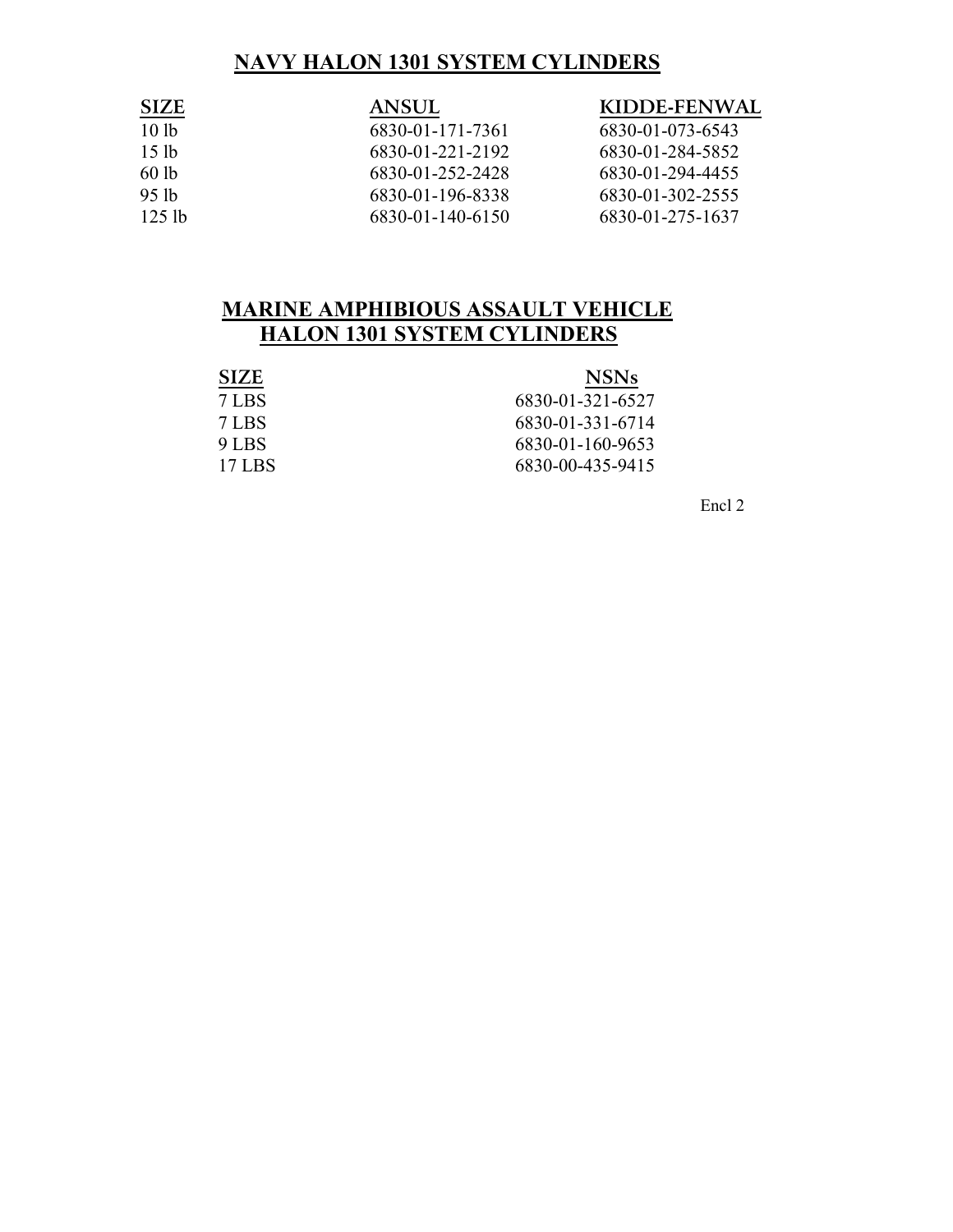### **REFRIGERANTS**

| <b>CYLINDER</b> | <b>NSN's</b>                                                                          |
|-----------------|---------------------------------------------------------------------------------------|
| <b>CAPACITY</b> |                                                                                       |
|                 | 6830-00-079-4694                                                                      |
|                 | 6830-00-281-3036                                                                      |
|                 | 6830-01-355-9753                                                                      |
|                 |                                                                                       |
| 10              | 6830-00-264-9089                                                                      |
| 45              | 6830-00-264-5913                                                                      |
| 45              | 6830-01-443-0387                                                                      |
|                 |                                                                                       |
| 145             | 6830-00-292-0133                                                                      |
| 1190            | 6830-01-355-4011                                                                      |
|                 |                                                                                       |
| 44              | 6830-01-567-8641                                                                      |
| 128             | 6830-01-567-8542                                                                      |
| 1050            | 6830-01-567-9038                                                                      |
|                 |                                                                                       |
| 11.5            | 6830-00-290-4378                                                                      |
|                 | 6830-00-290-4379                                                                      |
| 57              | 6830-01-443-0397                                                                      |
|                 |                                                                                       |
|                 | 6830-00-088-3385                                                                      |
|                 |                                                                                       |
| 165             | 6830-00-782-6232                                                                      |
|                 | 6830-01-356-1201                                                                      |
| 165             | 6830-01-430-2857                                                                      |
|                 |                                                                                       |
|                 | 6830-01-357-7648                                                                      |
|                 | 6830-01-357-7646                                                                      |
|                 |                                                                                       |
| 44              | 6830-01-357-4840                                                                      |
| 128             | 6830-00-138-2482                                                                      |
|                 | <b>SIZE (LBS)</b><br>100 drums<br>200 drums<br>1400<br>57<br>165<br>1360<br>43<br>127 |

### **SOLVENTS**

| <b>COMMODITY</b>  | <b>CONTAINER</b> | NSN's            |  |  |
|-------------------|------------------|------------------|--|--|
|                   | <b>CAPACITY</b>  |                  |  |  |
|                   | SIZE (LBS)       |                  |  |  |
| CFC-113           | 1 Gal (11 LBS.)  | 6850-01-426-4813 |  |  |
|                   |                  |                  |  |  |
| Methyl Chloroform | 1 Gal (11 LBS.   | 6810-01-411-5954 |  |  |